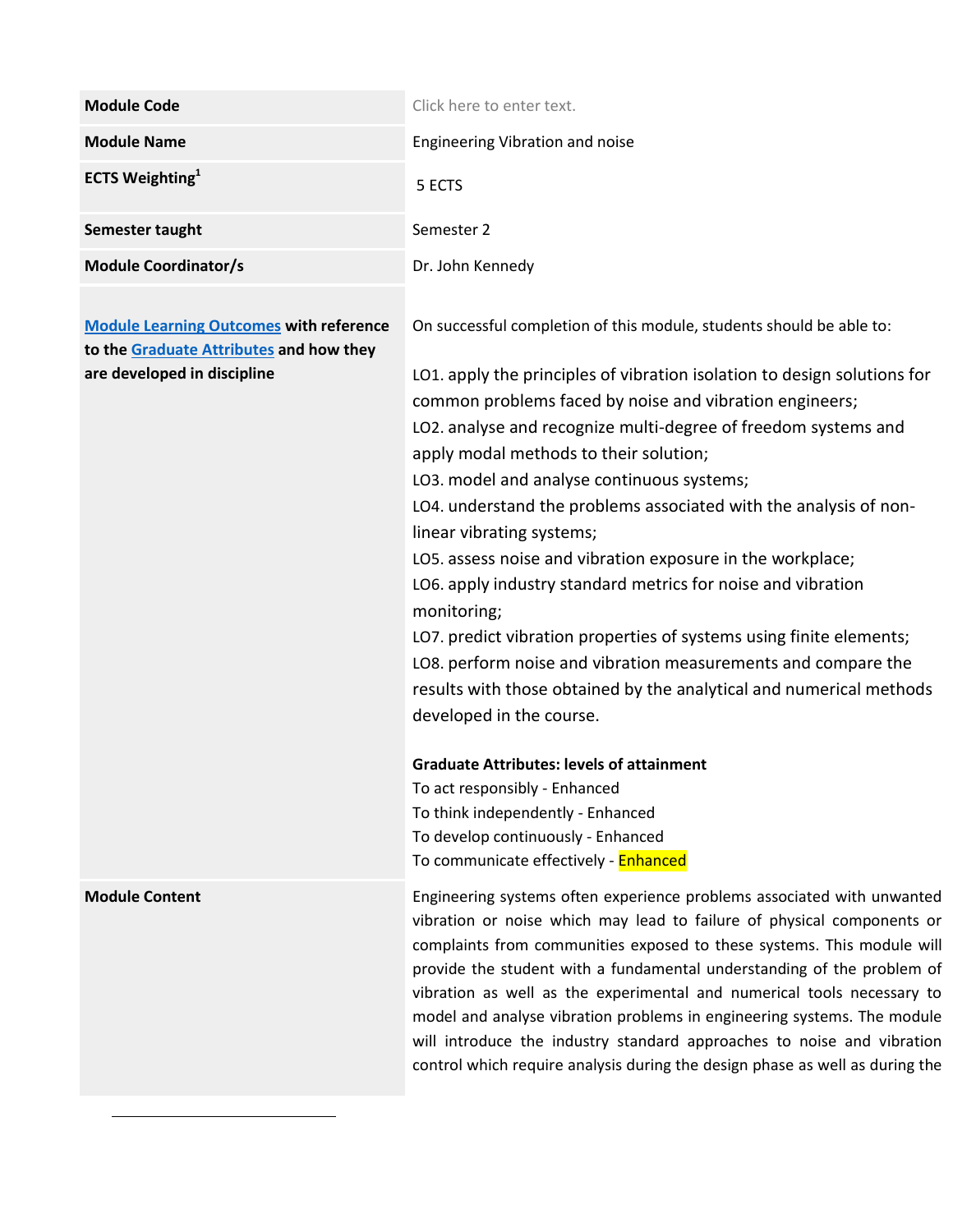|                                      | use of these systems.                                                                                                                                                                                                                                                                                                                                                                                                                                                                                                                                                                                                                                                                                     |
|--------------------------------------|-----------------------------------------------------------------------------------------------------------------------------------------------------------------------------------------------------------------------------------------------------------------------------------------------------------------------------------------------------------------------------------------------------------------------------------------------------------------------------------------------------------------------------------------------------------------------------------------------------------------------------------------------------------------------------------------------------------|
| <b>Teaching and Learning Methods</b> | This module lecture programme is supplemented by a detailed laboratory<br>experiment which makes use of a variety of vibration instrumentation<br>including accelerometers, microphones and laser vibrometry. The<br>laboratory work is augmented by finite element modelling of the measured<br>system using commercial and custom vibration analysis software. Students<br>will prepare a formal report on the experimental and numerical analysis of<br>the vibrating system.<br>The module makes use of a blended learning environment, including online<br>discussion forums, to aid the weekly tutorials. These tutorials focus on<br>common problems facing noise and vibration control engineers. |